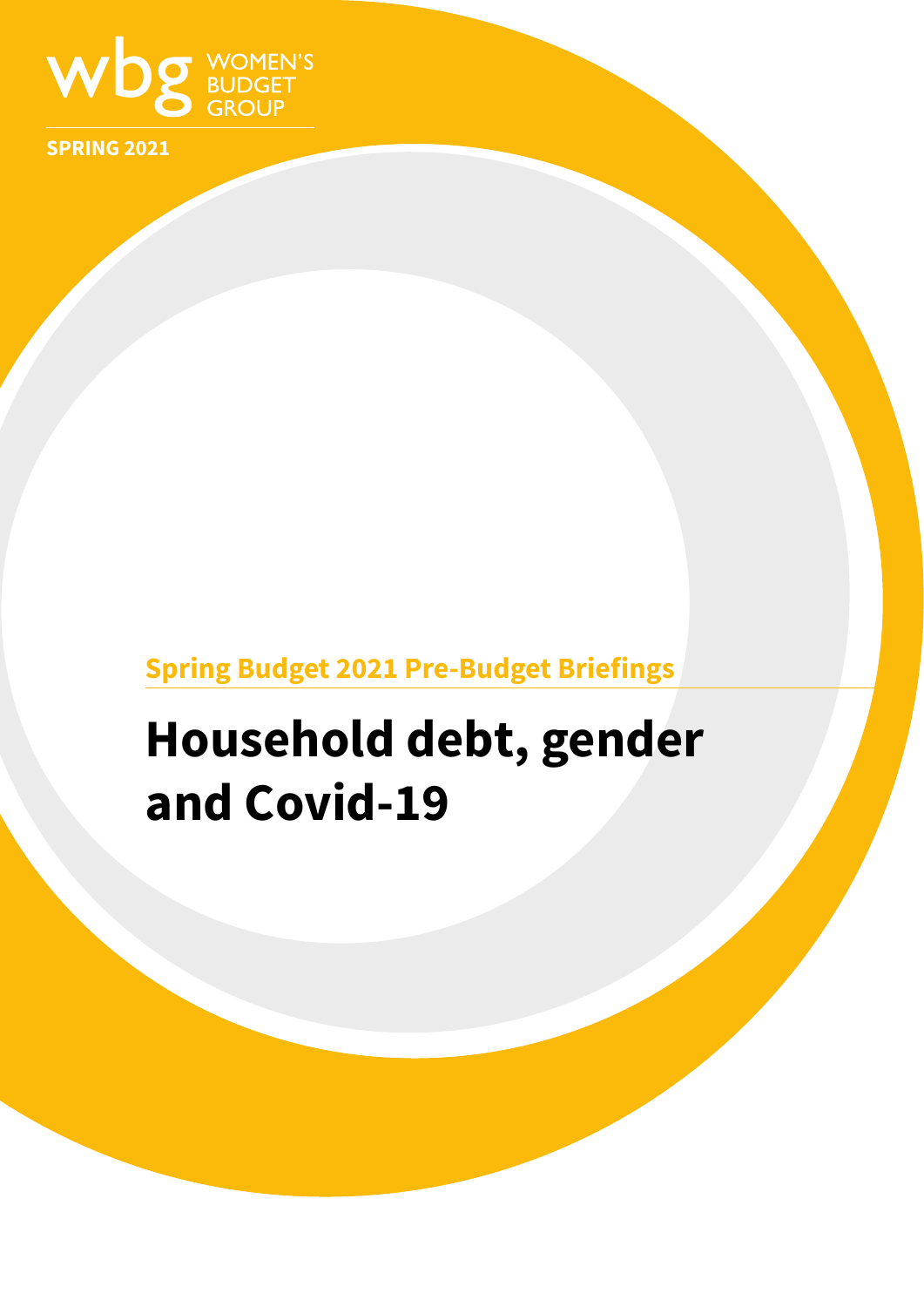### **Household Debt, Gender and Covid-19**



*Pre Budget briefing from the UK Women's Budget Group*

#### **Key points:**

- Before the coronavirus pandemic women, especially low-paid, disabled and Black, Asian and ethnic minority women, were more likely than men to be in debt: 61% of those getting into debt to purchase everyday necessities are women.
- Early warnings signs suggest that the lockdowns and inadequate social security system has caused widespread financial hardship, unemployment and debt.
- By the end of 2020, a third of households had reported a fall income, 6 million people had fallen behind on at least one household bill, and 17% of the population had borrowed more or used credit as a result of the coronavirus outbreak.
- Covid-debt is gendered: 30% of women report being negatively affected financially by the pandemic compared with 26% of men.
- Mothers, lone parents, BAME women, young and disabled women are most at risk. For example, in April 2020, a quarter of BAME mothers reported that they were struggling to feed their children and 32% of young women reported finding it hard to pay for essentials.
- The Government must take short-term and long-term action to alleviate poverty and hardship by suspending restriction in the social security system, increasing hardship funding, providing debt relief and, prioritising well-paid secure work.

Before the Covid-19 pandemic, households were spending more and saving less while household debt increases year on year. Household debt $1$ levels were at an all-time high. [2](#page-1-1) Now, the recession caused by the Covid-19 lockdown and consequent loss of earnings and employment is forcing many people on low incomes into even deeper spirals of debt while those on higher incomes see a saving boost under lockdown.

This briefing unpicks the connections between the economic and social costs of debt in the context of Covid-19, particularly on those from lowerincome households, the majority of whom are women.

#### **Disproportionate impact: pre-pandemic**

Household debt is unevenly distributed across income groups, and serves different purposes depending on socio-economic status and need. Household debt is not always negative. It can be positive for wealthier people and families: households on higher and more stable incomes can often borrow more cheaply to fund consumption (e.g. holidays or luxury items) and asset accumulation (e.g. house). By contrast, lowincome households and individuals who already face economic hardship may need to borrow for essentials (e.g. food, shelter) and are often also forced to pay the most in interest rates.

Women are more likely to be in debt and they are also over-represented in low-income households:

<span id="page-1-1"></span><span id="page-1-0"></span><sup>&</sup>lt;sup>1</sup> When it comes to gender-analysis of household debt, there is a tension between the understanding that resources are not shared equally among members of a household and difficulty of measuring debt within households. When it comes to gender equality, it is good

practice to look at individuals *and* households to ascertain what is happening with resources in the household.

<sup>&</sup>lt;sup>2</sup> Our 2019 Gender and Household debt briefing gives a full outline of why and by how much household debt is growing and, why different groups of women are especially vulnerable to debt.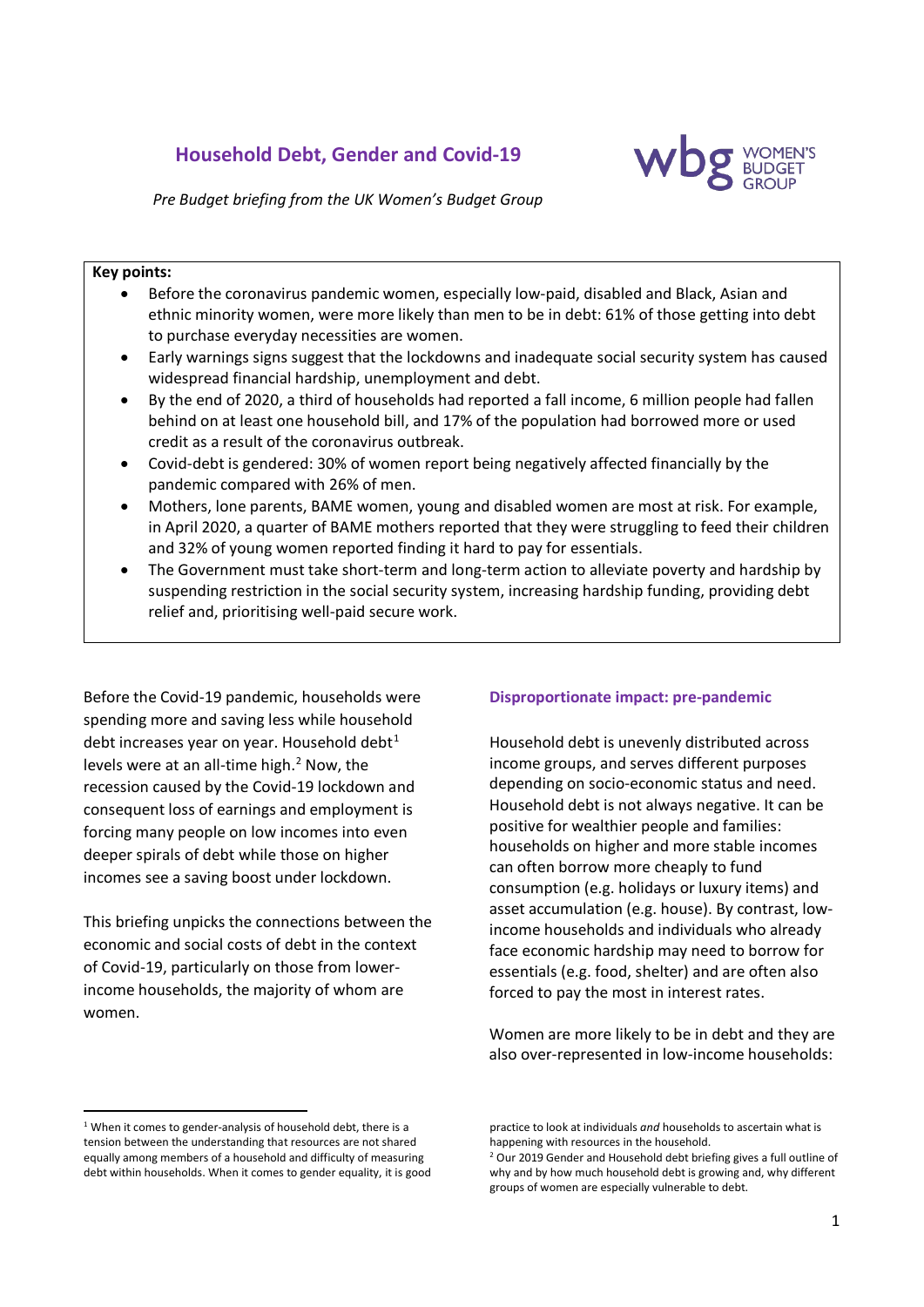- In 2018, 1 in 6 individuals in the UK were over-indebted, approximately 8.2 million in total. Compared to the UK as a whole, the over-indebted population is younger and more likely to be female (55%), have children (58%) and live in private-rented accommodation<sup>[3](#page-2-0)</sup>.
- Women are also more likely to incur debt to pay for everyday necessities: 61% of those getting into debt to purchase everyday necessities are women.[4](#page-2-1)
- Pre Covid-19, women were more likely to struggle with debt and bills. 39% of women and 34% of men reported it was a struggle to pay bills 'some or most of the time', and 29% of women and 23% of men said they would not be able to make ends meet for a month or less if they lost their main source of income. [5](#page-2-2)
- Young people are significantly more likely to be indebted. Notably, the insolvency gender gap was particularly pronounced amongst young people: 25-34-year-old women are over a third more likely to become insolvent than their male counterparts. This is also the age bracket with the highest rate of overindebtedness. [6](#page-2-3)

#### **Economic abuse and household debt**

For some women, debt can also be the cause or consequence of economic abuse in a relationship. Coerced debt is defined as 'debt generated through financial transactions which the victim is told to make (or is aware of the abuser making in their name) in a context where there are negative consequences for non-compliance'.[7](#page-2-4) It can have lasting impacts on the ability of victims to rebuild their lives by worsening not just their immediate financial position, but also their credit scores. This, in turn, can make it more difficult for those leaving abusive relationships to rent a home, make purchases on loan, or open certain types of

<span id="page-2-1"></span><sup>4</sup> StepChange (2020) Women and debt [\(https://bit.ly/3phnnGb\)](https://bit.ly/3phnnGb) 5 ONS (2 April 2020) Early indicator estimates from the Wealth and

utility accounts.

#### **Coronavirus and household debt**

The true shape and size of Covid-19 household debt will not become apparent for some time. However, numbers from the first months of the pandemic suggest worrying trends:

- The number of people claiming social security is an early warning sign that people are struggling with financial hardship: figures from March 2020 – February 2021 showed a significant increase in claimants for Universal Credit**. [8](#page-2-5) In February 2021, there were around 6 million individuals on universal credit** (4.9 million households), **double of those at the start of the pandemic** (3 million people and 2.6 million households in March 2020). [9](#page-2-0)
- In October 2020, **12 million people in the UK were struggling with bills or loan repayments**. [10](#page-2-6) The number of people with low financial resilience has increased by 3.5 million since March 2020, representing an increase of nearly 40%. [11](#page-2-2) Some 30% of households expect their financial outlook to worsen in the six months from October 2020. [12](#page-2-3)
- By October 2020, 17% of mortgage holders had taken up a payment deferral plan.<sup>[13](#page-2-4)</sup>
- By December 2020, **17% of people reported having to borrow more money or use credit** since the start of the coronavirus outbreak and an increasing proportion – reaching 38.7% - said they would not be able to save for the year ahead.<sup>[14](#page-2-7)</sup>
- The number of households making mortgage, rental and council tax payments was, respectively, 14%, 11% and 9% below what would have been predicted based on pre-crisis trends.
- Since the beginning of the Covid-19

<span id="page-2-6"></span><span id="page-2-0"></span><sup>&</sup>lt;sup>3</sup> The Guardian (12 March 2020) More than 8m UK adults have 'problem debt' (https://bit.ly/35hsGgW)

<span id="page-2-2"></span>Assets Survey: April 2018 to September 2019 [\(https://bit.ly/34fc1bK\)](https://bit.ly/34fc1bK)<br><sup>6</sup> FCA (2017) Financial Lives Survey 2017. [\(https://bit.ly/2xWsYdV\)](https://bit.ly/2xWsYdV)

<span id="page-2-4"></span><span id="page-2-3"></span><sup>7</sup> Surviving Economic Abuse (2017) *Responding to coerced debt: Consumer advocacy for survivors of economic abuse* 

<span id="page-2-7"></span>[<sup>\(</sup>https://bit.ly/2CC5FHD\)](https://bit.ly/2CC5FHD)

<span id="page-2-5"></span><sup>8</sup> Department for Work and Pensions (2020) Universal credit statistics: 29 April 2013 to 8 October 2020 [\(https://bit.ly/3bh9amw\)](https://bit.ly/3bh9amw)

<sup>9</sup> Ibid

<sup>10</sup> FCA (2020) FCA highlights continued support for consumers struggling with payments (https://bit.ly/35jKbNy)<br><sup>11</sup> FCA (2021) Financial Lives 2020 survey: the impact of coronavirus

<sup>(</sup>https://bit.ly/3tZ6CBY)<br><sup>12</sup> Ibid<br><sup>13</sup> FCA (2021) Financial Lives 2020 survey: the impact of coronavirus

<sup>(</sup>https://bit.ly/3tZ6CBY)<br><sup>14</sup> ONS (2020) Personal and economic well-being in Great Britain: January 2021 [\(https://bit.ly/3jTjvZN\)](https://bit.ly/3jTjvZN)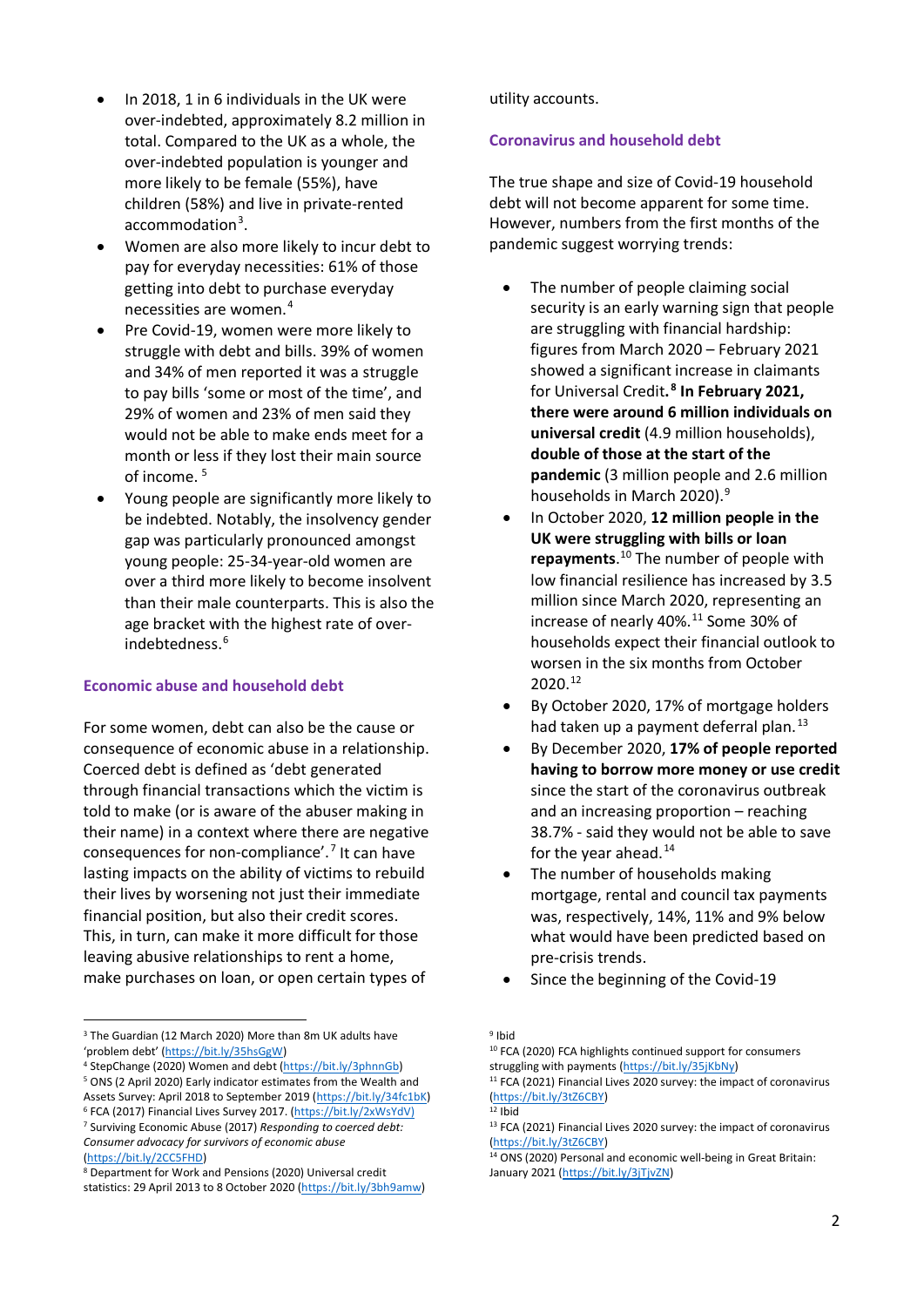lockdown, **3.8 million people have borrowed to make ends meet**, most often using a credit card (1.7 million), an overdraft (1.6 million) or a high-cost credit product  $(980,000).$ <sup>[15](#page-3-0)</sup>

• By the end of July**, a third (34%) of households reported a fall in income as a direct consequence of the pandemic** – that is a total of 9.7 million households across the UK.<sup>[16](#page-3-1)</sup> In January 2021, the Resolution Foundation projected that incomes of those at the 10<sup>th</sup> and 20<sup>th</sup> percentile of the distribution would fall by 10% and 5% respectively. [17](#page-3-2)

#### **Why is coronavirus increasing household debt?**

Household debt is impacted by employment, housing and social security policies. While the Government has been quick to act in some areas, there are a number of policy gaps which are driving the increase in household debt.

#### *Inability to work***/***earn*

Lockdowns limit people's ability to earn a living, especially for those who cannot work from home or work in sectors with the most severe restrictions. This varies across the UK.<sup>[18](#page-3-3)</sup> In addition, parents and those with caring responsibilities may be forced into debt as they are unable to work due to having children home from school or older/disabled dependents unable to access paid care services.

#### *Gaps and problems with support*

During the March – June 2020 lockdown, the Government intervened substantially to mitigate the worst economic effects of the pandemic by introducing the Coronavirus Job Retention Scheme (CJRS), the Self Employment Income Support Scheme (SEISS), payment holidays and making tweaks to social security and housing policy. Many of these have now been extended to Spring 2021 to reflect the ongoing nature of the crisis.

In the short term, these have prevented some debt increase although for those on low incomes, living on 80% of earnings could still be cause for debt and the CJRS does not account for overtime, which many rely on. There is also evidence that the absence of a right to furlough due to caring responsibilities, particularly during lockdowns where schools have been shut, has meant that parents, and especially mothers, have had to reduce working hours and seen incomes fall.<sup>[19](#page-3-0)</sup>

Despite the extension of these schemes, unemployment is increasing substantially, especially among young people.<sup>[20](#page-3-4)</sup> Payment holidays, extended in November 2020 until March 2021, will leave many people with accumulated debt and interest to be paid once the moratoria is over.

#### *Gaps in social security*

More people are claiming social security as a result of the pandemic. This means that more people are having their incomes limited by the severe restrictions in the social security system including the benefits cap, two-child limit, fiveweek wait for Universal Credit, and the 'no recourse to public funds' condition for migrants.

The rate of Statutory Sick Pay at just £95.85 a week is too low to stop people incurring debt. Over 4 in 10 workers told the TUC that they would have to go into debt or not pay bills if their income dropped down to £96 per week for two weeks.<sup>[21](#page-3-5)</sup>

#### **Disproportionate impact: coronavirus debt**

There are several groups of women at particular risk of indebtedness and poverty:

#### *Parents and carers*

During the Spring 2020 and January 2021 lockdowns, when schools and childcare was

<sup>19</sup> Women and Equalities Select Committee (2021) Unequal impact? Coronavirus and gendered economic impact

[\(https://bit.ly/2NvwFzW\)](https://bit.ly/2NvwFzW)<br><sup>20</sup> WBG (2020) Response to the Winter Economic Plan [\(https://bit.ly/35ht92G\)](https://bit.ly/35ht92G) 21 Ibid.

<span id="page-3-0"></span><sup>15</sup> StepChange (2020) Coronavirus and personal debt: a financial recovery strategy for households [\(https://bit.ly/2UtEgPX\)](https://bit.ly/2UtEgPX) <sup>16</sup> Standard Life Foundation (2020) Emerging from lockdown

<span id="page-3-4"></span><span id="page-3-1"></span>[<sup>\(</sup>https://bit.ly/3pE7gmk\)](https://bit.ly/3pE7gmk)<br><sup>17</sup> Resolution Foundation (2021) The Living Standards Outlook 2021

<span id="page-3-5"></span><span id="page-3-2"></span>[<sup>\(</sup>https://bit.ly/3djoOjO\)](https://bit.ly/3djoOjO)<br><sup>18</sup> For example, higher numbers of workers in London are able to

<span id="page-3-3"></span>work from home than the rest of the UK: ONS (April 2020) Coronavirus and homeworking in the UK [\(https://bit.ly/2JWEBZk\)](https://bit.ly/2JWEBZk)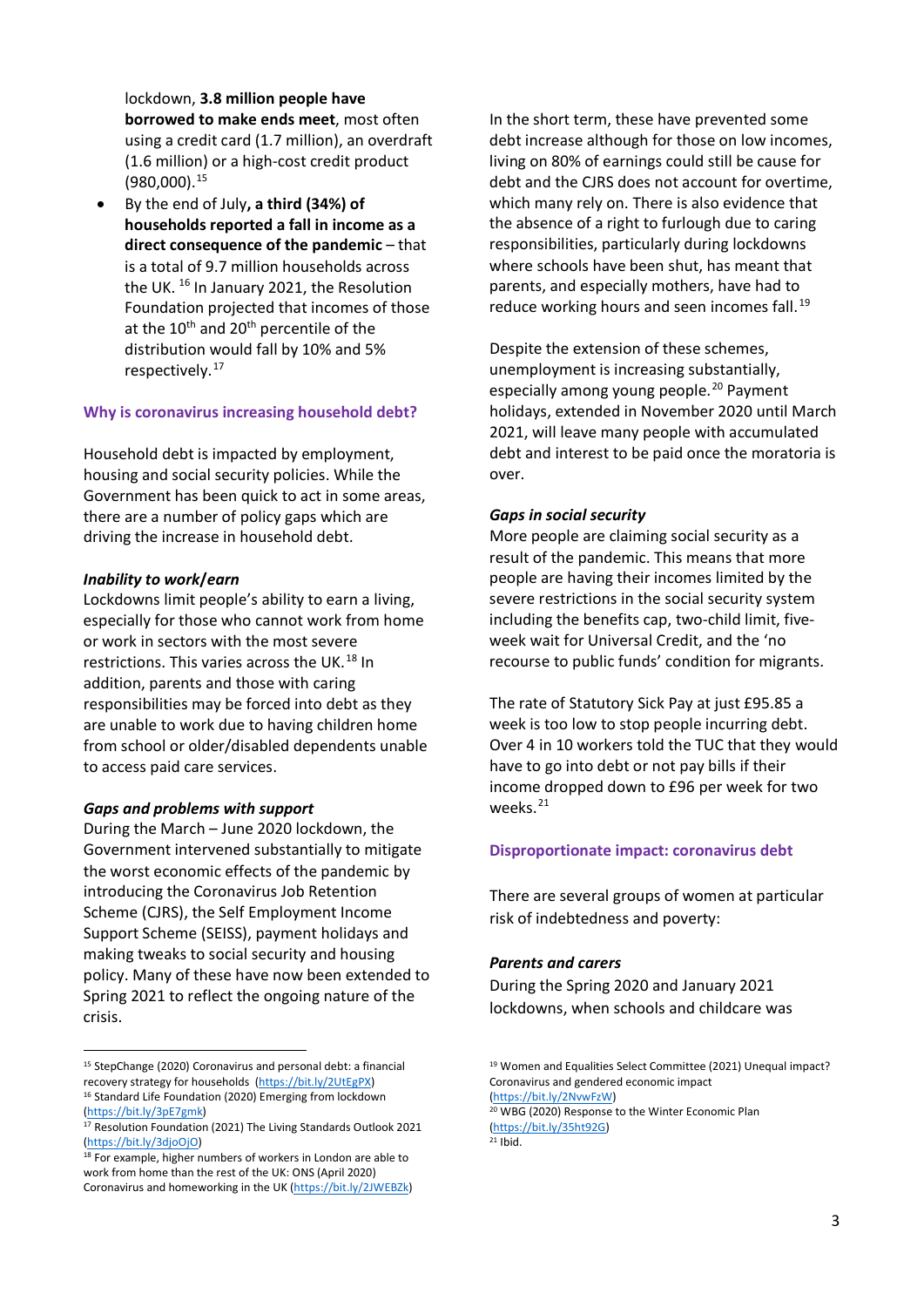closed, women's responsibility for unpaid care increased, with mothers taking on the majority of home-schooling and childcare. [22](#page-4-0) With less time for paid work, this is already affecting parents' financial resilience:

- Parents were particularly affected by loss of earnings with **nearly half (47.5%) unable to pay for an unexpected expense** at the end of July. In addition, 44% of parents reported being unable to save for the year ahead at the end of July, up from 33.1% at the beginning of the month.<sup>[23](#page-4-1)</sup>
- **40% of mothers were struggling financially** in November 2020 (35% of fathers).<sup>[24](#page-4-2)</sup>
- Meanwhile, **1 in 4 people with caring responsibilities** surveyed by Citizens Advice in September 2020 **had fallen behind on their bills**. This is particularly pronounced for people caring for someone older, with 1 in 3 (33%) having had to borrow money from a commercial lender.<sup>[25](#page-4-3)</sup>
- Lone parents are especially at risk: mothers in coupled households earned almost twice as much per week than single mothers and nearly half (46%) of single parents worked in routine occupations more affected by the pandemic compared to coupled parents (26%). Single parents are twice as likely to have a zero-hours contract as other family types which puts them at greater risk of job insecurity as a result of the crisis.<sup>[26](#page-4-0)</sup>

#### *Insecure and low-paid workers*

People on low incomes or in insecure, zero hours contracts, part-time and agency work have been particularly vulnerable to debt because they had

fewer savings or assets before the pandemic. Low income, precarity and gender overlap:

- Women are **57% of those on zero-hours contracts** and **the majority (69%) of low paid workers** so more likely to be in these categories.<sup>[27](#page-4-4)</sup>
- Low-income women were also **less likely to be able to work from home, thereby increasing their risk of contracting the virus and claiming SSP for two weeks while they self-isolate**: only 9% of women in routine and semi-routine jobs were always working from home in June 2020, compared with 44% of women working in professional/managerial roles. [28](#page-4-5)

Those on lower incomes are bearing the brunt of the economic impact of the pandemic:

- 41% of people with a personal income of between £10,000 and £20,000 reported that they would be unable to pay an unexpected expense in September 2020, up from 31% in July 2020. [29](#page-4-2)
- **44% of those with an income of less than £30,000 have fallen behind or borrowed to make ends meet** compared to 25% of those with an income of £50-60,000. Of those who have fallen behind on essentials, two-thirds (67%) have also borrowed to make ends meet.<sup>[30](#page-4-6)</sup>
- 84% of those working a zero-hours contract, and 71% of those with a temporary contract have been negatively affected compared to 40% of those with a fixed term contract. **30% of women report being negatively affected financially compared to 26% of men.** [31](#page-4-7)

#### *Black, Asian and ethnic minority women* Black, Asian and minority ethnic (BAME) women are also more likely to be in this low-income

<span id="page-4-4"></span><span id="page-4-0"></span><sup>&</sup>lt;sup>22</sup> FS (2020) How are mothers and fathers coping under lockdown? <https://www.ifs.org.uk/publications/14860> FS (2020) How are mothers and fathers coping under lockdown?

<span id="page-4-5"></span>[https://www.ifs.org.uk/publications/14860;](https://www.ifs.org.uk/publications/14860) ONS (2020) Parenting in lockdown [\(https://bit.ly/3ng9Kp4\)](https://bit.ly/3ng9Kp4)

<span id="page-4-1"></span><sup>&</sup>lt;sup>23</sup> ONS (2020) People and economic well-being in Great Britain:<br>September 2020 ( $\frac{https://bit.ly/3eZEB6p)}{https://bit.ly/3eZEB6p)}$ 

<span id="page-4-2"></span><sup>&</sup>lt;sup>24</sup> WBG et al (Feb 2021) Pushed to More Precarity: The uneven impact of lockdowns on mothers and lower income parents

<span id="page-4-7"></span><span id="page-4-6"></span><span id="page-4-3"></span><sup>(</sup>http://bit.ly/3bAVzX4)<br><sup>25</sup> Citizens Advice (2020) Excess debt – who has fallen behind on their household bills due to coronavirus? [\(https://bit.ly/2IpLZMm\)](https://bit.ly/2IpLZMm)

<sup>&</sup>lt;sup>26</sup> Gingerbread (2020) Caring without sharing [\(https://bit.ly/32Fvjaq\)](https://bit.ly/32Fvjaq) <sup>27</sup> WBG (2019) Gender, employment and earnings (https://bit.ly/2JXqGCh)

<sup>&</sup>lt;sup>28</sup> Tracey Warren, University of Nottingham, and Clare Lyonette, Institute for Employment Research, University of Warwick (2020) Carrying the work burden of the COVID-19 pandemic: working class women in the UK [\(https://bit.ly/3phh8lG\)](https://bit.ly/3phh8lG)<br><sup>29</sup> ONS (2020) People and economic well-being in Great Britain:

September 2020 [\(https://bit.ly/3eZEB6p\)](https://bit.ly/3eZEB6p)

<sup>30</sup> StepChange (2020) Coronavirus and personal debt: a financial recovery strategy for households [\(https://bit.ly/2IvGfA8\)](https://bit.ly/2IvGfA8) <sup>31</sup> Ibid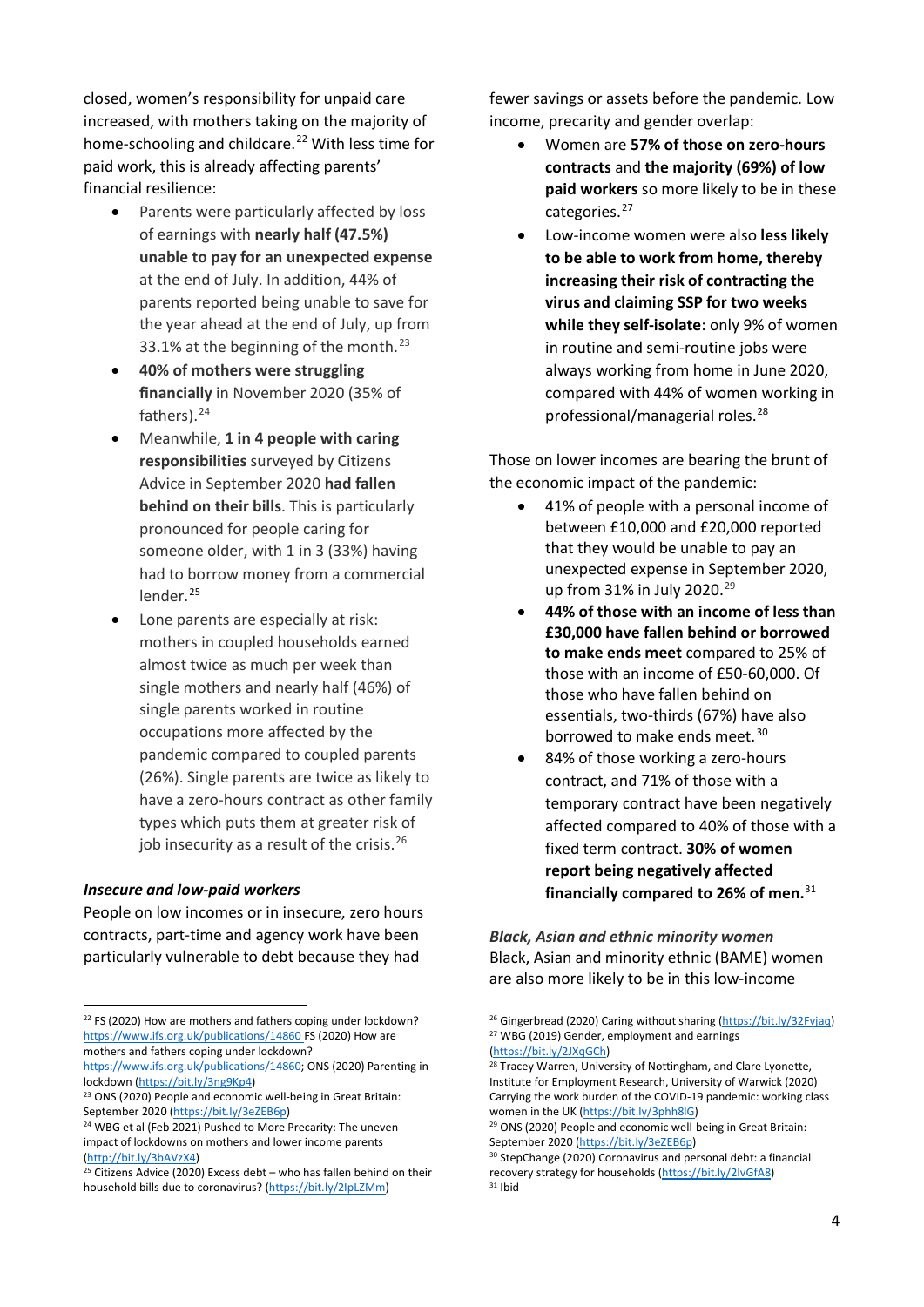category due to intersections of structural racism, sexism and discrimination. For example, BAME<sup>[32](#page-5-0)</sup> workers are a third more likely to be in insecure work.[33](#page-5-1)

- **1 in 3 (31%) Black people are behind on their bills**, compared to 1 in 8 (12%) white people[34](#page-5-2).
- **BAME women were more worried about being in greater debt than white women** as a result of the coronavirus outbreak: 42.9% of BAME women said they believed they would be in more debt due to lockdown, compared to 37.1% of white women, and 34.2% of white men.<sup>[35](#page-5-3)</sup>
- A similar proportion, 42.9% of BAME women, said they would struggle to make ends meet over the Spring. **A quarter of BAME mothers reported that they were struggling to feed their children** (23.7%).
- People from a BAME background were **twice as likely as white people to expect to have difficulty paying their usual bills and expenses** in the next three months, and **more than twice as likely to have lost their jobs** or stopped paid working during the crisis.<sup>[36](#page-5-4)</sup>
- **37% of BAME people compared with 31% of the general population have seen their household income decrease** due to Covid-19. [37](#page-5-5)

#### *Young women*

Given their overrepresentation in locked down sectors,<sup>[38](#page-5-0)</sup> as well as the impact on schools and universities, young women and men have been one of the groups hardest hit by this economic crisis. [39](#page-5-6) Early data estimates that young people are set to increase their debt while job and training opportunities decrease:

<span id="page-5-6"></span><span id="page-5-0"></span> $32$  \*It is very difficult to access data disaggregated by specific race and ethnicity groups and, data disaggregated by sex/gender and race/ethnicity. Here we use the term BAME whilst simultaneously acknowledging its shortcomings. WBG consistently calls for data to be disaggregated by sex/gender *and* specific race/ethnicity groups as well as other indices of disadvantage including disability.

- 63% of those negatively affected by the pandemic – in relation to their finances – are between 18 and 49 years old. **18-24 year-olds are nearly twice as likely to have been affected** than those over the age of  $65^{40}$  $65^{40}$  $65^{40}$ .
- **19% of those aged 25-34 say that they were more likely to seek debt advice** in the next 6 months compared to 2% of those aged  $55-64.<sup>41</sup>$  $55-64.<sup>41</sup>$  $55-64.<sup>41</sup>$
- **32% of the young women surveyed said they were finding it hard to afford essentials** like food. Around 1 in 10 said they have taken on debt to manage, such as borrowing from family and friends, taking on overdrafts or paying on credits cards.<sup>[42](#page-5-2)</sup>

#### *Disabled and shielding women*

Disabled people and those required to shield have been particularly vulnerable to loss of earnings, income and Government support. Women are the majority of disabled people as well as those caring for disabled people.<sup>[43](#page-5-3)</sup>

- **Over half (52%) of the 6 million people who have fallen behind on bills are disabled**. [44](#page-5-8)
- Disabled people were most likely to say that they will come out of the coronavirus outbreak in more debt. **34.2% of disabled women said their household had already run out of money**, compared to 24.4% of non-disabled women.[45](#page-5-4)

#### *Key workers*

Before the pandemic, many of the workers we now see as essential to fighting the virus were undervalued and underpaid, leaving them at higher risk of indebtedness. According to the

[\(https://bit.ly/3lmgVLB\)](https://bit.ly/3lmgVLB)

<span id="page-5-7"></span><span id="page-5-1"></span><sup>&</sup>lt;sup>33</sup> TUC (2017) BAME workers over a third more likely to be in insecure work, finds TUC ( $\frac{https://bit.ly/3kp952p}{https://bit.ly/3kp952p})$ 

<span id="page-5-2"></span><sup>34</sup> Citizens Advice (2020) Excess debt – who has fallen behind on their household bills due to coronavirus? [\(https://bit.ly/2IpLZMm\)](https://bit.ly/2IpLZMm) <sup>35</sup> WBG, The Fawcett Society, LSE Department of Health Policy and the Queen Mary University of London Mile End institute (2020)

<span id="page-5-8"></span><span id="page-5-4"></span><span id="page-5-3"></span>BAME women and Covid-19 [\(https://bit.ly/32RwZ0T\)](https://bit.ly/32RwZ0T)<br><sup>36</sup> IPPR (2020) Black, Asian and minority ethnic groups at greater risk

<span id="page-5-5"></span>of problem debt since Covid-19 (https://bit.ly/3kmFLcS)<br><sup>37</sup> FCA (2020) FCA highlights continued support for consumers

struggling with payments [\(https://bit.ly/35jKbNy\)](https://bit.ly/35jKbNy)

<sup>&</sup>lt;sup>38</sup> IFS (2020) Sector shutdowns during the coronavirus crisis: which workers are most exposed? [\(https://bit.ly/3neCuya\)](https://bit.ly/3neCuya)<br><sup>39</sup> Again, it is very difficult to access data disaggregated by sex/gender

and age.

<sup>40</sup> StepChange (2020) Coronavirus and personal debt: a financial recovery strategy for households [\(https://bit.ly/2IvGfA8\)](https://bit.ly/2IvGfA8) <sup>41</sup> FCA (2020) FCA highlights continued support for consumers

struggling with payments (https://bit.ly/35jKbNy)<br><sup>42</sup> Young Women's Trust (2020) Ignored, undervalued and underpaid

<sup>(</sup>https://bit.ly/3piwOFh)<br><sup>43</sup> WBG (2020) Disabled women and austerity [\(https://bit.ly/3ln3yL5\)](https://bit.ly/3ln3yL5)<br><sup>44</sup> Citizens Advice (2020) Excess debt – who has fallen behind on their household bills due to coronavirus? [\(https://bit.ly/2IpLZMm\)](https://bit.ly/2IpLZMm) 45 WBG, The Fawcett Society, LSE Department of Health Policy and the Queen Mary University of London Mile End institute (2020) Disabled women and Covid-19 – research evidence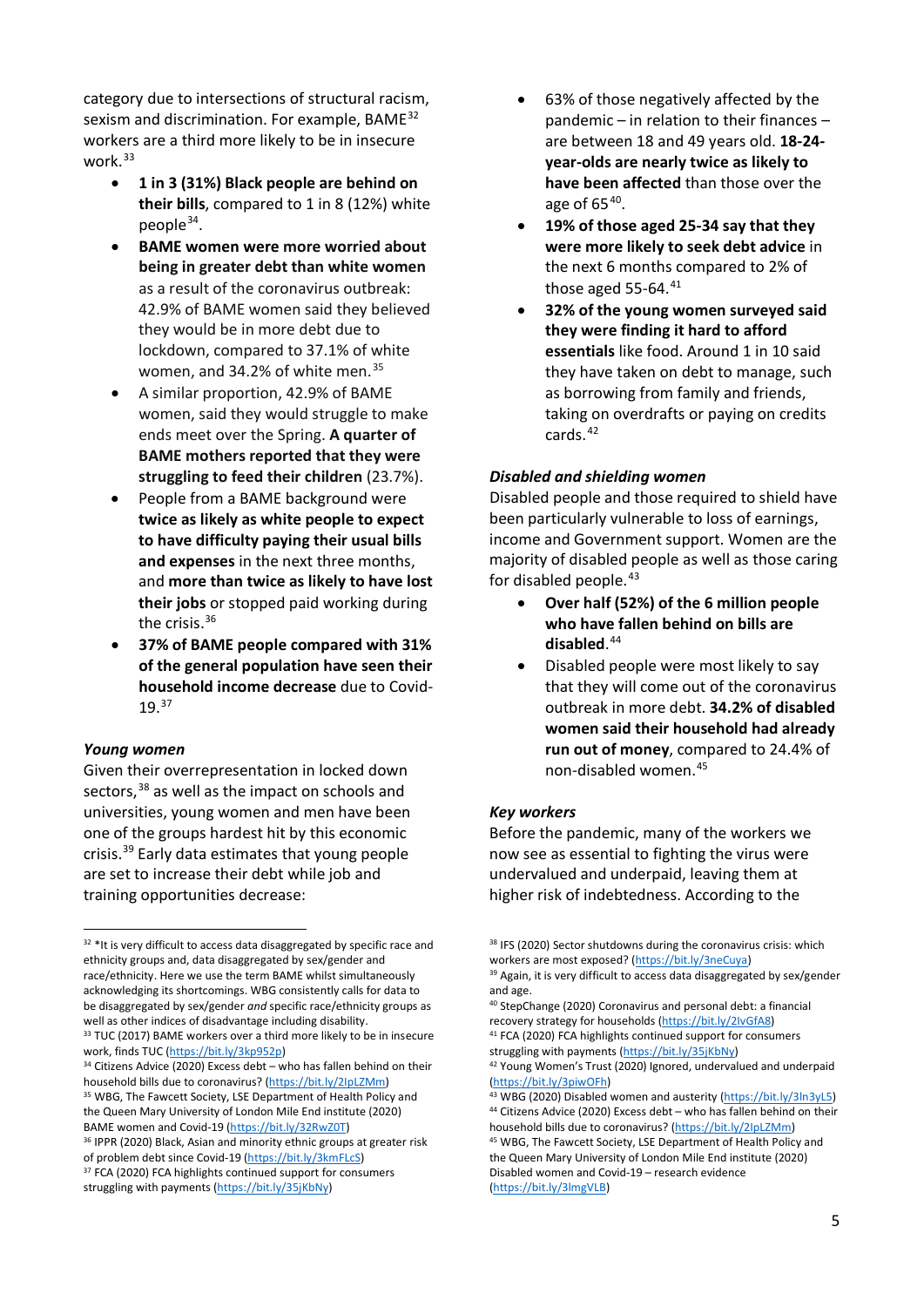Resolution Foundation, women are twice as likely to be key workers as men, [46](#page-6-0) while BAME women and migrant women are also over-represented.<sup>[47](#page-6-1)</sup>

Although their value has been publicly championed, this has not yet translated into adequate remuneration and financial protection leaving many key workers at risk of debt:

• **1 in 5 key workers have fallen behind on their bills**, compared to fewer than 1 in 10 of non-key workers. [48](#page-6-0)

These categories are not distinct and, in most cases, intersect in one way or another leaving those with multiple disadvantages at serious risk of financial difficulty and indebtedness. There are other groups particularly vulnerable to Covid-debt including private renters. [49](#page-6-2)

#### **Consequences of debt**

Debt may stop people meeting their basic needs.[50](#page-6-1) This has ramifications for gender equality since research shows that it is often mothers who go without to feed, clothe, and warm their families.[51](#page-6-3) Financial hardship may limit parent's ability to pay for childcare and social care, keeping women especially away from the paid workplace and, limiting their ability to leave abusive contexts. [52](#page-6-4)

Household debt also has more far-reaching implications including on mental health and wellbeing: research in England, Scotland and Wales has shown a correlation between mental health disorders and level of personal debt. For both women and men, lower socioeconomic groups have a higher incidence of poor mental health. At every level of income distribution, women have a higher percentage of mental health disorders than men.<sup>[53](#page-6-5)</sup>

#### **Recommendations:**

#### *Social security*

In the short term, the Government should act to prevent further debt and hardship resulting from the coronavirus pandemic by:

- **Providing parents with a right to furlough when schools are closed** to help them (especially mothers) maintain employment.
- **Lifting restrictions on benefits that are untenable during the outbreak:** including the two-child limit and the benefit cap.
- **Making the £20 UC/WTC uplift permanent** and proportional to household size.
- **Enabling claimants to obtain Universal sooner by making advances non-repayable grants**.
- **Increasing Employment and Support Allowance, Jobseeker's Allowance** and other benefit payments in line with the rise in Universal Credit and Working Tax Credits.
- **Increasing Child Benefit to £50 per child** especially while schools are closed.
- **Lifting the 'No Recourse to Public Funds' condition**.

More details about WBG's recommendations for longer term social security reform can be found in our Social Security and Gender briefing.

#### *Debt relief*

- The eviction and bailiff visit ban ought to be extended for the duration of the pandemic to limit the risk of eviction and homelessness.
- The Financial Conduct Authority (FCA) should extend payment holidays for the duration of the pandemic to help people manage household bills.

<span id="page-6-0"></span><sup>46</sup> The Resolution Foundation (2020) Risky business [\(https://bit.ly/3n5UYRA\)](https://bit.ly/3n5UYRA)

<span id="page-6-2"></span>Additionally, 39% of working mothers are key workers compared with just 27% of the working population as a whole

<span id="page-6-5"></span><span id="page-6-4"></span><span id="page-6-3"></span><span id="page-6-1"></span><sup>&</sup>lt;sup>47</sup> For example, BAME women and migrant women are also overrepresented in this work. For example, 1 in 4 care-workers is born outside the UK. 21% of the social care staff and 21% of NHS staff workforce identify as BAME compared with 14% of the UK population. Sources: Skills for care (2019) State of the adult social care sector [\(https://bit.ly/38vuGE6\);](https://bit.ly/38vuGE6) Gov.uk (2020) NHS workforce [\(https://bit.ly/3kgTOAZ\)](https://bit.ly/3kgTOAZ)

<sup>48</sup> Citizens Advice (2020) Excess debt – who has fallen behind on their household bills due to coronavirus? [\(https://bit.ly/2IpLZMm\)](https://bit.ly/2IpLZMm) 49 FCA (2020) FCA highlights continued support for consumers

struggling with payments (https://bit.ly/35jKbNy)<br><sup>50</sup> JRF (2020) Destitution in the UK 2020 [\(https://bit.ly/3ba2whT\)](https://bit.ly/3ba2whT)<br><sup>51</sup> Young Women's Trust (2016) What matters to young mums? (https://bit.ly/2GVCVy8)<br><sup>52</sup> WBG (2020) Benefits or barriers: making social security work for

survivors of violence and abuse across the UKs four nations  $(https://bit.ly/36nPOoh)$ <br><sup>53</sup> BMA (2018) Health inequalities and women- addressing unmet

needs [\(https://bit.ly/3lKePG6\)](https://bit.ly/3lKePG6)